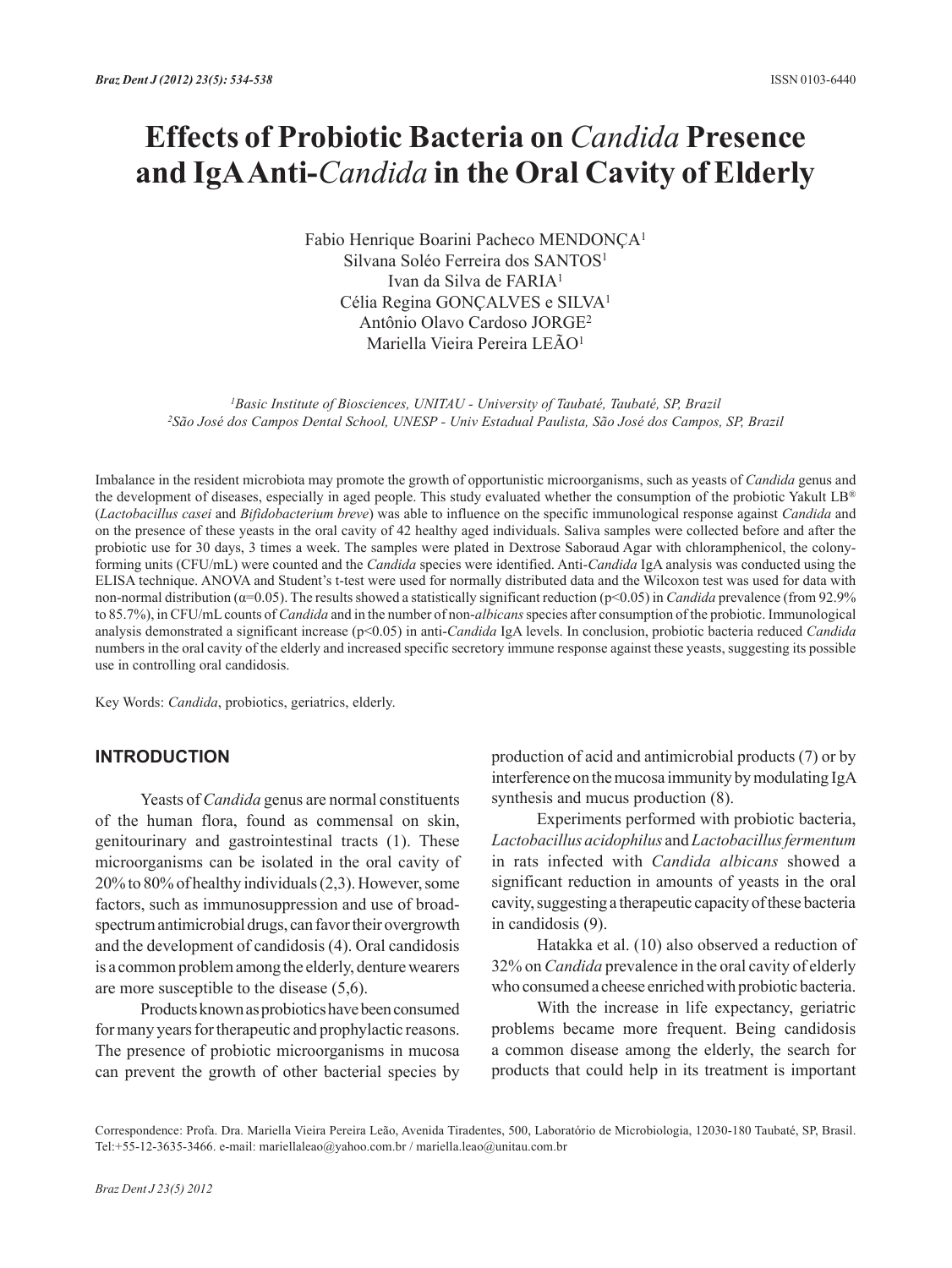Therefore, the aim of this study was investigate the effect of Yakult LB® consumption in *Candida* spp. presence and in anti-*Candida* IgA levels in the oral cavity of elderly.

# **MATERIAL AND METHODS**

#### *Studied Population*

After approval of the research project by the institutional Ethics Committee (Protocol #057/08), 42 institutionalized women aged 65 or older who lived in the city of Taubaté, SP, Brazil, were clinically healthy and had not used antibiotics or immunossupressors for the previous 3 months were selected for the study. The sample size was determined considering: the total number of clinically healthy aged women of the institutions (n=50), 5% of error, 95% of confidence level and 80% of expected prevalence of *Candida* based on previous pilot study. Preliminary analyses regarding the oral and dental conditions were performed, including presence of periodontal disease, periodontal pockets and mucosal lesions. When these lesions were detected, the patients were included in the study and treated only after enrolment to avoid interference in the results. Patients with emergency conditions were not included and were treated immediately. If any new fact that could influence the results (e.g.: antibiotics use) emerged during the course of the study, the samples of that patient were also excluded. All participants and their caregivers were fully informed about the objectives and methodology of the study and signed an informed consent form.

#### *Saliva Samples and Probiotic consumption*

Samples of volunteers' saliva were collected without stimulation, about 2 h after oral hygiene, in the morning or in the afternoon, depending on the rules designated by the institution. The samples were stored in sterile disposable collectors and kept on ice up to 3 h. Then, a fraction of the samples was plated in culture media for isolation and identification of *Candida* yeasts. Another fraction was kept in a vial added of phenylmethylsulfonyl fluoride 0.1 mM (Sigma Co., St Louis, MO, USA) and sodium azide 0.1% (Difco Laboratories Inc., Detroit, MI, USA) at -20ºC, for assessment of IgA levels.

The caregivers were instructed to mix 1 g (content of 1 envelope) of the probiotic Yakult LB® (Yakult S/A Industria e Comércio, Caçapava, Brazil) (*Lactobacillus* 

*casei* and *Bifidobacterium breve*, 2x107 to 109 and 5x107 to 109 CFU/mL, respectively) with some kind of juice and give to the elderly 3 times a week, at the same hour, for 30 days. After this period, another saliva sample was collected from each participant.

## *Isolation, Counting and Identification of Candida Genus*

The original samples or samples diluted 10-fold serially were plated in duplicate in Saboraud Dextrose Agar (Oxoid, Lawrence, KS, USA) with chloramphenicol (1 mg/mL) (Inlab, São Paulo, SP, Brazil) and incubated at 37ºC for 48 h at room temperature for 5 days. The number of colony forming units *per* mL of saliva (CFU/mL) was counted. Suggestive colonies from each plate were confirmed by smear tests stained by the Gram technique. The *Candida* species were identified by phenotypic (germinative tube formation and chlamydoconidia production) and biochemistry tests (fermentation and assimilation of carbohydrates and urase test).

#### *IgA Analyses*

The levels of anti-*Candida* IgA were also analyzed using the ELISA technique. Sensitization of ELISA plates was performed using surface antigens from *Candida* cells, prepared as described by Koga-Ito et al. (11). The plates were then incubated with diluted saliva (1:10), followed by an anti-human IgA labeled with horseradish peroxidase. The reaction was developed with orthophenylenediamine and  $H_2O_2$  as substrate. Absorbance was measured at 450 nm.

### *Statistical Analysis*

First, the normality of the data (CFU/mL counts and IgA anti-*Candida* levels, before and after the use of probiotics) was evaluated using the D'Agostino test. ANOVA and Student's t-test were used for normally distributed data while the Wilcoxon test was used for data with non-normal distribution. A significance level of 5% was established for all analyses.

#### **RESULTS**

The results showed a reduction in the prevalence of *Candida* in oral cavity of elderly, since 39 (92.9%) individuals carried the microorganism before probiotic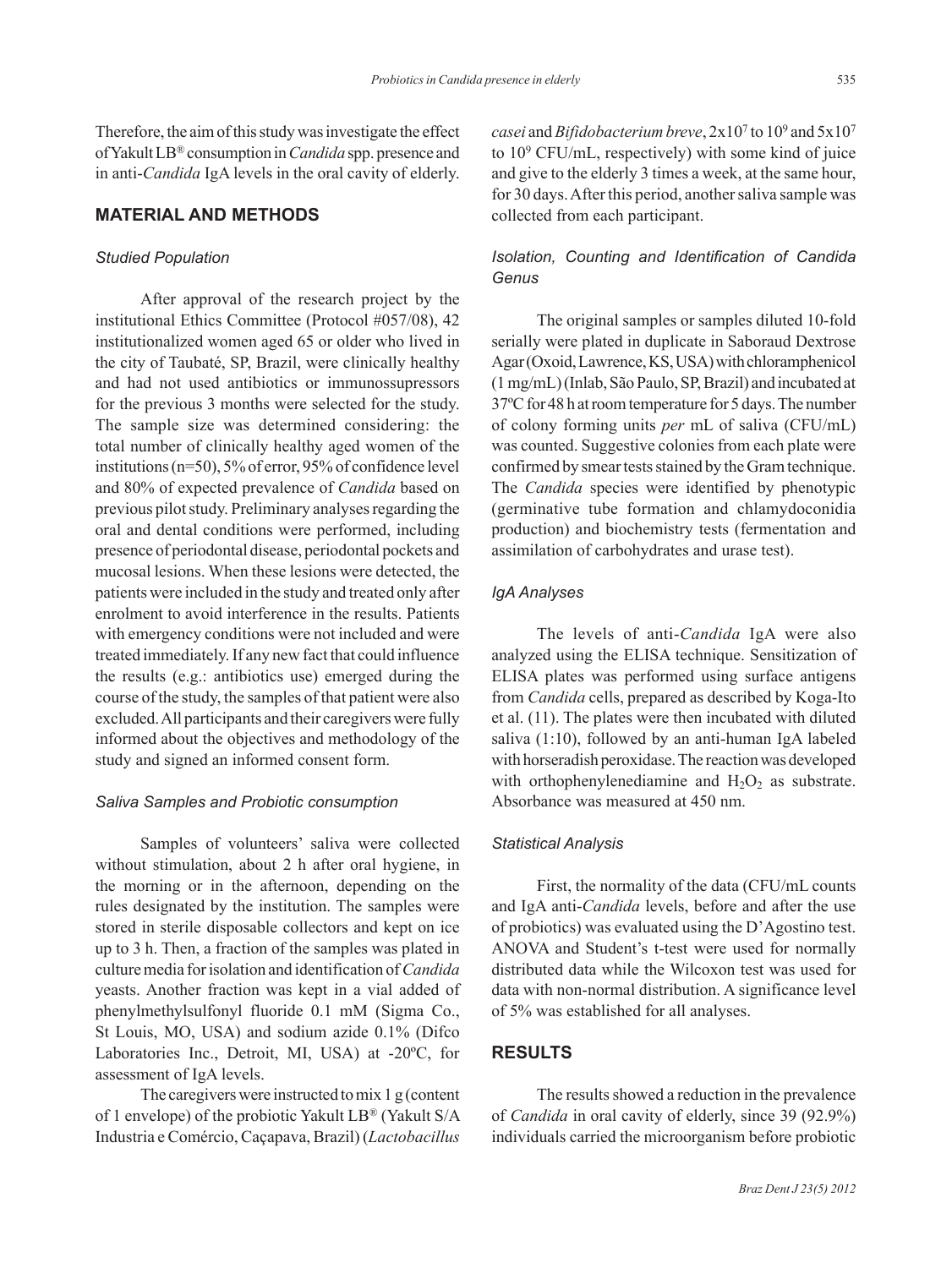consumption and after that just 36 (85.7%). A statistically significant reduction in CFU/mL counts  $(p=0.02)$ , Wilcoxon test) and in the log of CFU/mL counts (Fig. 1)  $(p=0.0, ANOVA test; p=0.03, Student's t-test)$  was also observed. There was a reduction in *Candida* numbers in 57.1% of the elderly and total elimination of the yeasts in 11.9% of them.

Among the identified species, *C. albicans* was the most frequently isolated one before and after the probiotics use. The species profile was slightly modified, since a reduction in the numbers of non-*albicans* species was observed (Table 1).

Table 1. *Candida* species identified from oral cavity of elderly individuals before and after probiotics use.

| Specie            | <b>Before</b>  |               |               | After         |  |
|-------------------|----------------|---------------|---------------|---------------|--|
|                   | <b>Strains</b> | $\frac{0}{0}$ | <b>Stains</b> | $\frac{0}{0}$ |  |
| C. albicans       | 28             | 57.1          | 25            | 69.4          |  |
| C. tropicalis     | 8              | 16.3          | 5             | 13.9          |  |
| C. guilliermondii | 6              | 12.2          | 3             | 8.3           |  |
| C. glabrata       | 3              | 6.1           | 2             | 5.6           |  |
| C. lipolytica     | 1              | 2.0           |               | -             |  |
| C. krusei         | 1              | 2.0           | 1             | 2.8           |  |
| C. kefyr          | 1              | 2.0           |               |               |  |
| C. parapsilosis   | 1              | 2.0           |               |               |  |
| Total             | 49             | 100           | 36            | 100           |  |



Figure 1. Log means of CFU/mL of *Candida* from the oral cavity of elderly before and after use of probiotics (p=0.0, ANOVA test; p=0.03, Student's t-test).

Immunological analysis showed a significant increase in the levels of anti-*Candida* IgA (p=0.00, ANOVA test and p=0.01, Student's t-test) (Fig. 2). The results showed that 26 (61.9%) individuals had their IgA levels increased, and from them 17 (65.4%) had a reduction in amounts of *Candida* in the oral cavity.

### **DISCUSSION**

With the increase in life expectation, works involving geriatrics are becoming more and more important. Being the aged population more susceptible to *Candida* colonization, it was expected to find a high prevalence of the fungus in the oral cavity of the studied individuals. Nevertheless, the results showed a reduction in the prevalence and counts of *Candida* after probiotic use. Santos et al. (12) had already observed a similar effect with the same product (Yakult LB®), but in a younger population. Hatakka et al. (10), also studying elderly, observed a decrease from 30% to 21% in the prevalence of *Candida* in oral cavity after the consumption of a cheese enriched with probiotic bacteria. Although *Candida* presence could be influenced by many factors, it is important to highlight that the older people of the present study maintained the same habits and were accompanied throughout the experiment by the caregivers of the institution, who administered the probiotic in a blind manner, i.e., without knowledge of the elderly. With this, the placebo effect was minimized, a study with a placebo group would be appropriate. The



Figure 2. Optical density (OD) corresponding to IgA anti-*Candida* levels of the oral cavity of elderly individuals before and after use of probiotics (p=0.0, ANOVA test; p=0.01, Student's t-test).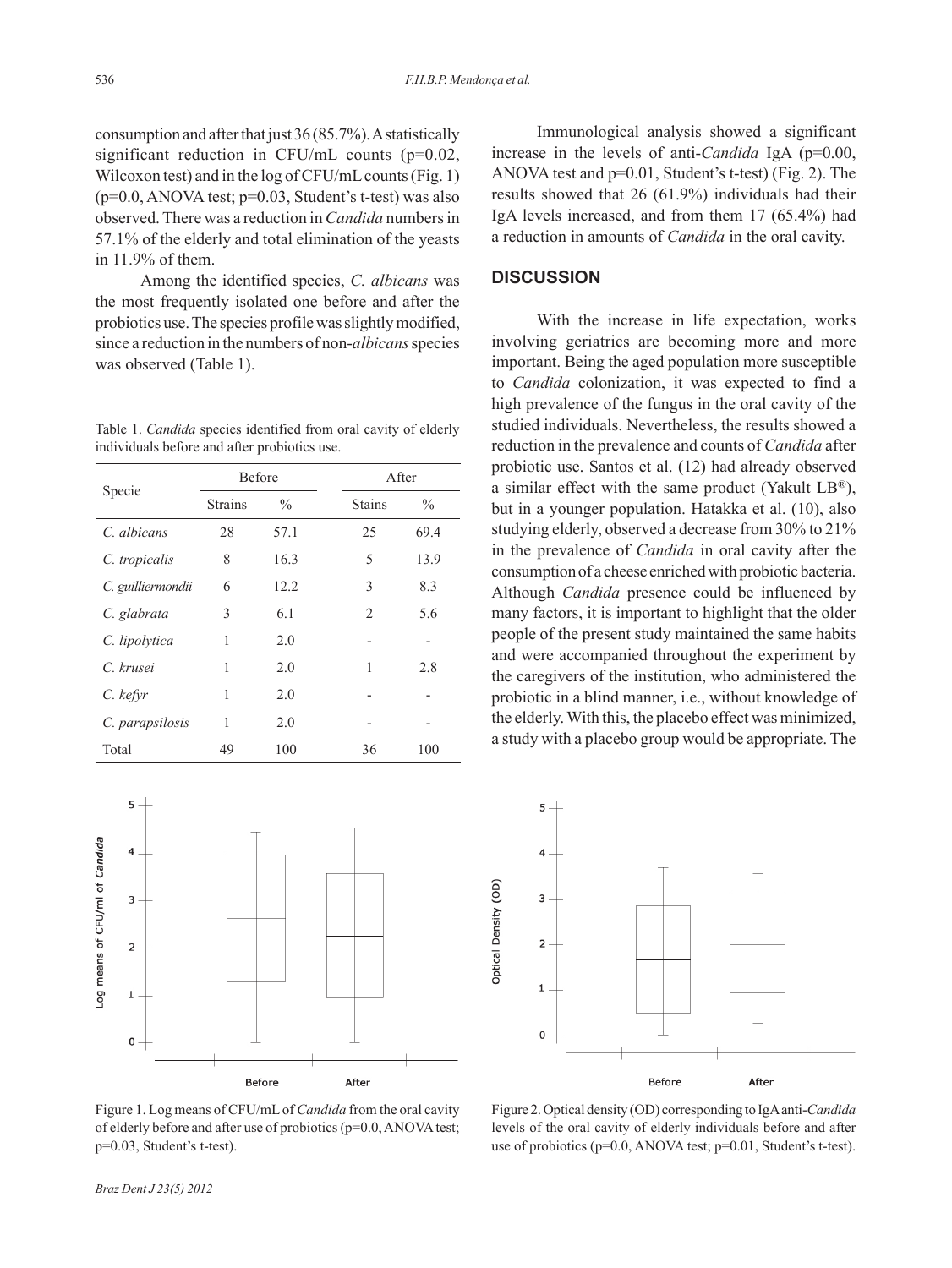quality of the samples could also contribute to variations. However, in the whole experiment, it was maintained the same time for the collection of the samples and the maximum of 3 h for processing them, reducing the risk of interferences.

The identification of analyses showed that *C. albicans* was the most prevalent species before and after the probiotic use. Its predominance in the oral cavity has been demonstrated (6,12,13). Several non-*albicans*  species were also isolated, a phenomenon identified in long-term antibiotic users, immunossupressed and chronic pathologies patients (14-16). For example, Alberth et al. (15) observed the substitution of *C. albicans* for non-*albicans* species (*C. kefyr, C. lusitaniae, C. sake, C. tropicalis*) in children with cancer, especially in the stages of severe neutropenia. Costa et al. (16) observed an increase in non-*albicans* species in HIVinfected patients, although *C. albicans* was still the most frequent. Thus, the elderly of this work had a profile of *Candida* species more similar to patients with a predisposing factor. However, with the probiotic use there was a reduction in non-*albicans* species frequency, approximating the elderly to a healthy profile.

Controversial results regarding the role of secretory antibodies in the prevention of *Candida* infections and the correlation of *Candida* and anti-*Candida* IgA levels have been reported. Silva et al. (17) observed that patients with vaginal candidiasis showed lower levels of anti-*Candida* IgA in saliva when compared with the control group (absence of candidosis). In contrast, Kantardjiev and Popova (18) reported that the saliva samples of patients with denture stomatitis, mainly associated with *Candida*, showed higher titers of anti-*Candida* antibodies.

The present results revealed that after the period of probiotics use, a significant increase in the levels of specific IgA was observed. According to Boirivant and Strober (19), probiotics can improve the defense function of epithelial cells by the induction of cytokine secretion and the production of immunoglobulins and antimicrobial substances. Since some individuals in this study did not present the yeast or showed diminished amounts in the oral cavity after probiotics use, it is likely that *Candida* elimination could have occurred due to secretory immunological stimulation.

The maintenance and re-establishment of the internal balance, frequently compromised in older people, are the best alternative to avoid the development of candidosis and other opportunistic diseases.

The findings of this study suggest that the periodic consumption of probiotics could help recovering this equilibrium and eliminating less adherent *Candida* species, but with pathogenic potential.

#### **RESUMO**

Desequilíbrios na microbiota residente podem promover o crescimento de microrganismos oportunistas, como as leveduras do gênero *Candida*, e o desenvolvimento de doenças, especialmente na população idosa. Este estudo investigou se o consumo do probiótico Yakult LB® (*Lactobacillus casei* e *Bifidobacterium breve*) era capaz de influenciar na resposta imune secretória anti-*Candida* e na presença destes microrganismos na cavidade bucal de 42 idosas saudáveis. Amostras de saliva foram coletadas antes e depois do consumo do probiótico por 30 dias, 3 vezes por semana. As amostras foram semeadas em Agar Saboraud Dextrose com cloranfenicol, as unidades formadoras de colônias (UFC/mL) foram contadas e as espécies de *Candida* foram identificadas. A análise de IgA anti-*Candida* foi realizada pela técnica ELISA. Os resultados demonstraram redução na prevalência de *Candida* (de 92,9% para 85,7%), na contagem de UFC/mL (p≤0,05) e no número de espécies não-*albicans*, depois do consumo do probiótico. As análises imunológicas mostraram um aumento significativo dos níveis de IgA anti-*Candida* (p≤0,05). Concluindo, as bactérias probióticas reduziram significantemente a quantidade de *Candida* na cavidade bucal dos idosos e aumentaram a resposta imune secretória específica para esta levedura, sugerindo a possibilidade de sua utilização no controle da candidose bucal.

# **ACKNOWLEDGEMENTS**

The authors thank Yakult S/A Indústria e Comércio (Caçapava, SP, Brazil) for the donation of Yakult LB® samples.

#### **REFERENCES**

- 1. Miranda LN, van der Heijden IM, Costa SF, Sousa AP, Sienra RA, Gobara S, et al.. *Candida* colonization as a source for *Candida*emia. J Hosp Infect 2009;72:9-16.
- 2. Oksuz S, Sahin I, Yildirim M, Gulcan A, Yavuz T, Kaya D, et al.. Phospholipase and proteinase activities in different *Candida* species isolated from anatomically distinct sites of healthy adults. Jpn J Infect Dis 2007:60:280-283.
- 3. Tsang CS, Chu FC, Leung WK, Jin LJ, Samaranayake LP, Siu SC. Phospholipase, proteinase and haemolytic activities of *Candida* albicans isolated from oral cavities of patients with type 2 diabetes mellitus. J Med Microbiol 2007;56:1393-1398.
- 4. Vecchiarelli A, Pericolini E, Gabrielli E, Pietrella D. New approaches in the development of a vaccine for mucosal candidiasis: progress and challenges. Front Microbiol 2012;3:1-7.
- 5. Pinto TMS, Neves ACC, Leão MVP, Jorge AOC. Vinegar as an antimicrobial agent for control of *Candida* spp. in complete denture wearers. J Appl Oral Sci 2008;16:385-390.
- 6. Pires F, Santos E, Bonan P, De Almeida O, Lopes M. Denture stomatitis and salivary *Candida* in Brazilian edentulous patients. J Oral Rehabil 2002;29:1115-1119.
- 7. Sobel JD. Vulvovaginal candidosis. Lancet 2007;369:1961-1971.